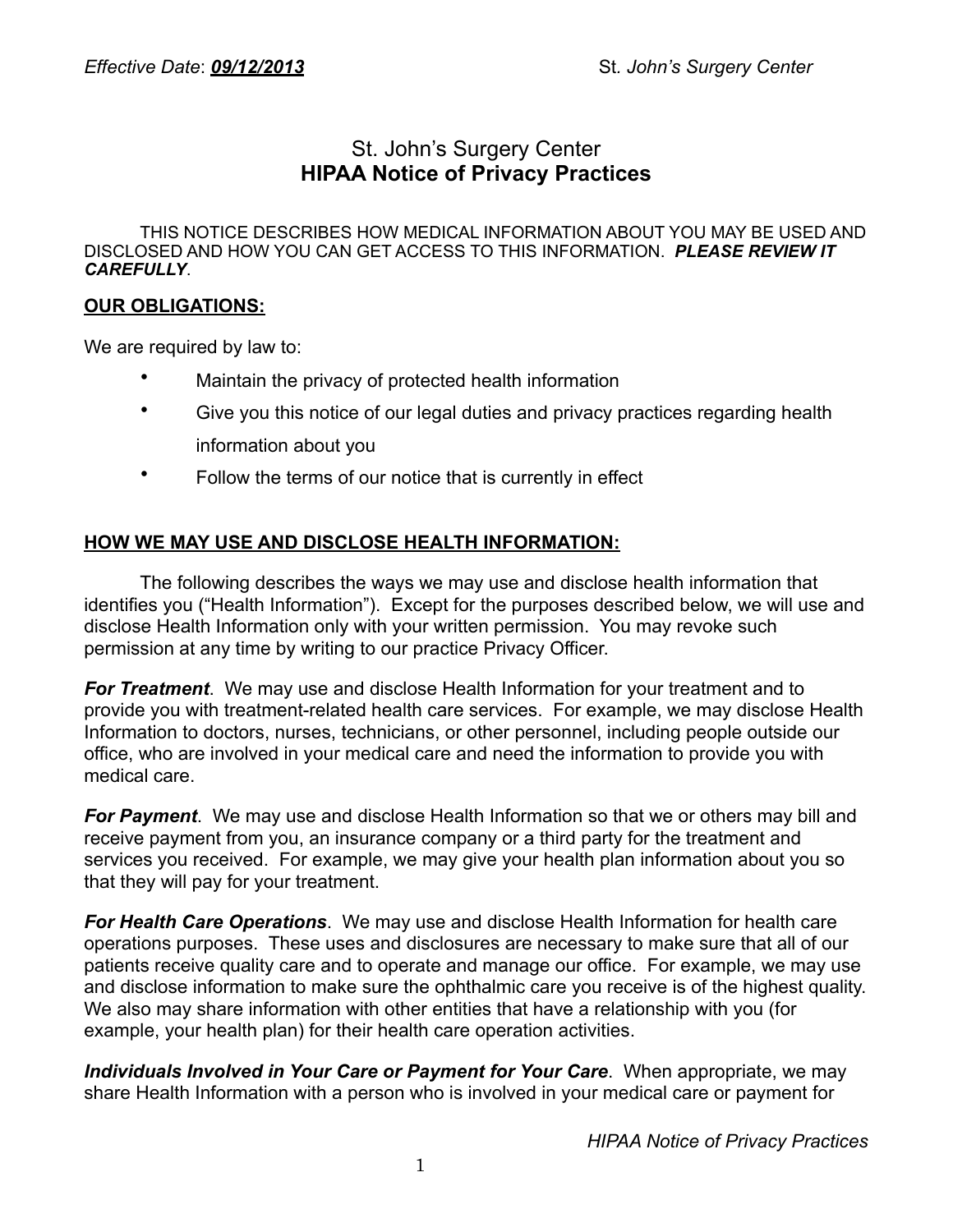your care, such as your family or a close friend. We also may notify your family about your location or general condition or disclose such information to an entity assisting in a disaster relief effort.

*Research*. Under certain circumstances, we may use and disclose Health Information for research. For example, a research project may involve comparing the health of patients who received one treatment to those who received another, for the same condition. Before we use or disclose Health Information for research, the project will go through a special approval process. Even without special approval, we may permit researchers to look at records to help them identify patients who may be included in their research project or for other similar purposes, as long as they do not remove or take a copy of any Health Information.

## **SPECIAL SITUATIONS:**

*As Required by Law*. We will disclose Health Information when required to do so by international, federal, state or local law.

*To Avert a Serious Threat to Health or Safety*. We may use and disclose Health Information when necessary to prevent a serious threat to your health and safety or the health and safety of the public or another person. Disclosures, however, will be made only to someone who may be able to help prevent the threat.

*Business Associates*. We may disclose Health Information to our business associates that perform functions on our behalf or provide us with services if the information is necessary for such functions or services. For example, we may use another company to perform billing services on our behalf. All of our business associates are obligated to protect the privacy of your information and are not allowed to use or disclose any information other than as specified in our contract.

*Organ and Tissue Donation*. If you are an organ donor, we may use or release Health Information to organizations that handle organ procurement or other entities engaged in procurement, banking or transportation of organs, eyes or tissues to facilitate organ, eye or tissue donation and transplantation.

*Military and Veterans*. If you are a member of the armed forces, we may release Health Information as required by military command authorities. We also may release Health Information to the appropriate foreign military authority if you are a member of a foreign military.

*Workers' Compensation*. We may release Health Information for workers' compensation or similar programs. These programs provide benefits for work-related injuries or illness.

**Public Health Risks**. We may disclose Health Information for public health activities. These activities generally include disclosures to prevent or control disease, injury or disability; report births and deaths; report child abuse or neglect; report reactions to medications or problems with products; notify people of recalls of products they may be using; a person who may have been exposed to a disease or may be at risk for contracting or spreading a disease or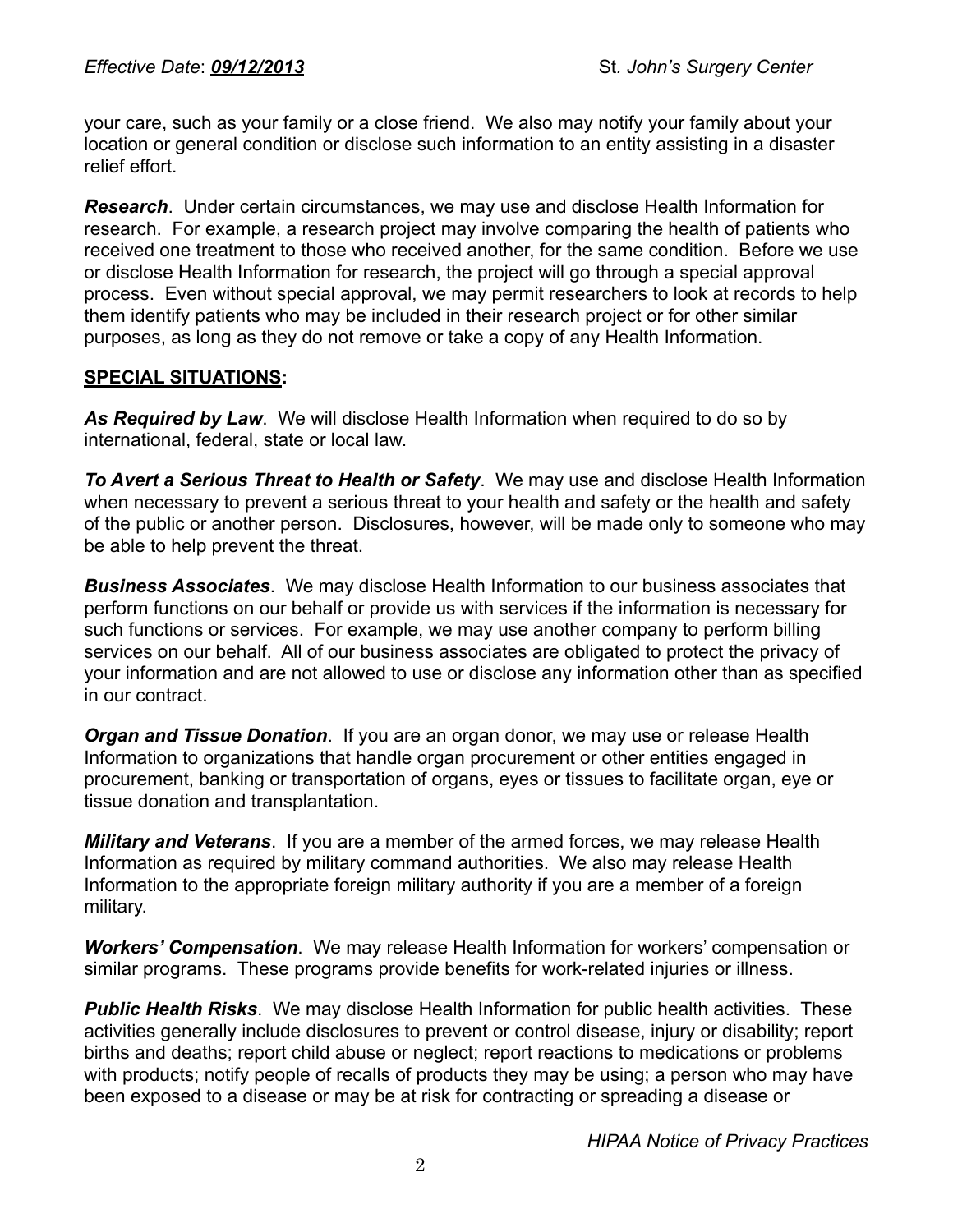condition; and the appropriate government authority if we believe a patient has been the victim of abuse, neglect or domestic violence. We will only make this disclosure if you agree or when required or authorized by law.

*Health Oversight Activities*. We may disclose Health Information to a health oversight agency for activities authorized by law. These oversight activities include, for example, audits, investigations, inspections, and licensure. These activities are necessary for the government to monitor the health care system, government programs, and compliance with civil rights laws.

*Data Breach Notification Purposes.* We may use or disclose your Protected Health Information to provide legally required notices of unauthorized access to or disclosure of your health information.

*Lawsuits and Disputes*. If you are involved in a lawsuit or a dispute, we may disclose Health Information in response to a court or administrative order. We also may disclose Health Information in response to a subpoena, discovery request, or other lawful process by someone else involved in the dispute, but only if efforts have been made to tell you about the request or to obtain an order protecting the information requested.

*Law Enforcement*. We may release Health Information if asked by a law enforcement official if the information is: (1) in response to a court order, subpoena, warrant, summons or similar process; (2) limited information to identify or locate a suspect, fugitive, material witness, or missing person; (3) about the victim of a crime even if, under certain very limited circumstances, we are unable to obtain the person's agreement; (4) about a death we believe may be the result of criminal conduct; (5) about criminal conduct on our premises; and (6) in an emergency to report a crime, the location of the crime or victims, or the identity, description or location of the person who committed the crime.

*Coroners, Medical Examiners and Funeral Directors*. We may release Health Information to a coroner or medical examiner. This may be necessary, for example, to identify a deceased person or determine the cause of death. We also may release Health Information to funeral directors as necessary for their duties.

*National Security and Intelligence Activities*. We may release Health Information to authorized federal officials for intelligence, counter-intelligence, and other national security activities authorized by law.

*Protective Services for the President and Others*. We may disclose Health Information to authorized federal officials so they may provide protection to the President, other authorized persons or foreign heads of state or to conduct special investigations.

*Inmates or Individuals in Custody*. If you are an inmate of a correctional institution or under the custody of a law enforcement official, we may release Health Information to the correctional institution or law enforcement official. This release would be if necessary: (1) for the institution to provide you with health care; (2) to protect your health and safety or the health and safety of others; or (3) the safety and security of the correctional institution.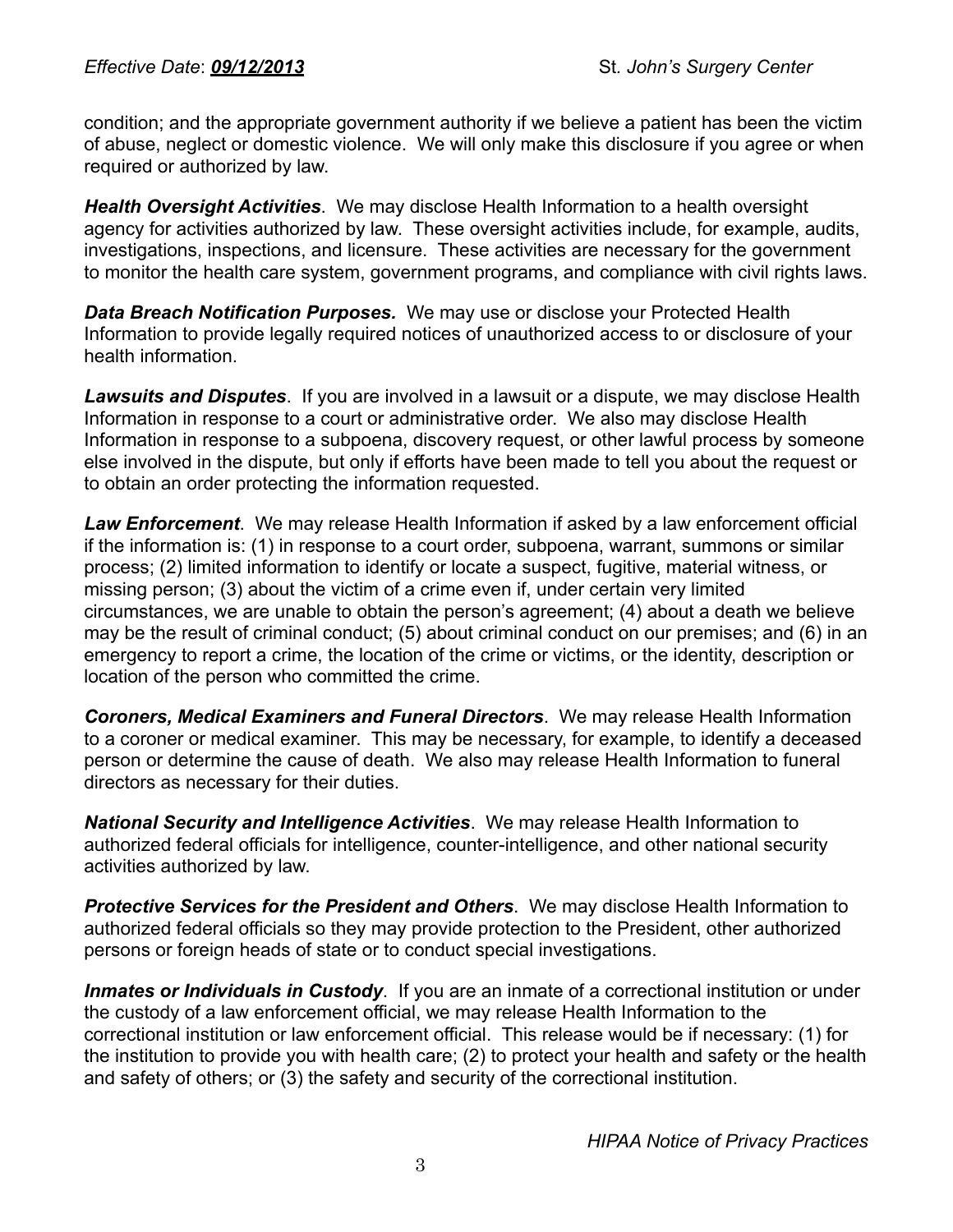### **USES AND DISCLOSURES THAT REQUIRE US TO GIVE YOU AN OPPORTUNITY TO OBJECT AND OPT OUT**

*Individuals Involved in Your Care or Payment for Your Care.* Unless you object, we may disclose to a member of your family, a relative, a close friend or any other person you identify, your Protected Health Information that directly relates to that person's involvement in your health care. If you are unable to agree or object to such a disclosure, we may disclose such information as necessary if we determine that it is in your best interest based on our professional judgment.

**Disaster Relief.** We may disclose your Protected Health Information to disaster relief organizations that seek your Protected Health Information to coordinate your care, or notify family and friends of your location or condition in a disaster. We will provide you with an opportunity to agree or object to such a disclosure whenever we practically can do so.

#### **YOUR WRITTEN AUTHORIZATION IS REQUIRED FOR OTHER USES AND DISCLOSURES**

The following uses and disclosures of your Protected Health Information will be made only with your written authorization:

- 1. Uses and disclosures of Protected Health Information for marketing purposes; and
- 2. Disclosures that constitute a sale of your Protected Health Information

Other uses and disclosures of Protected Health Information not covered by this Notice or the laws that apply to us will be made only with your written authorization. If you do give us an authorization, you may revoke it at any time by submitting a written revocation to our Privacy Officer and we will no longer disclose Protected Health Information under the authorization. But disclosure that we made in reliance on your authorization before you revoked it will not be affected by the revocation.

# **YOUR RIGHTS**:

You have the following rights regarding Health Information we have about you:

*Right to Inspect and Copy.* You have a right to inspect and copy Health Information that may be used to make decisions about your care or payment for your care. This includes medical and billing records, other than psychotherapy notes. To inspect and copy this Health Information, you must make your request, in writing, to St. John's Surgery Center, ATTN: Privacy Officer, 8901 Conference Drive Fort Myers, FL 33908. We have up to 30 days to make your Protected Health Information available to you and we may charge you a reasonable fee for the costs of copying, mailing or other supplies associated with your request. We may not charge you a fee if you need the information for a claim for benefits under the Social Security Act or any other state of federal needs-based benefit program. We may deny your request in certain limited circumstances. If we do deny your request, you have the right to have the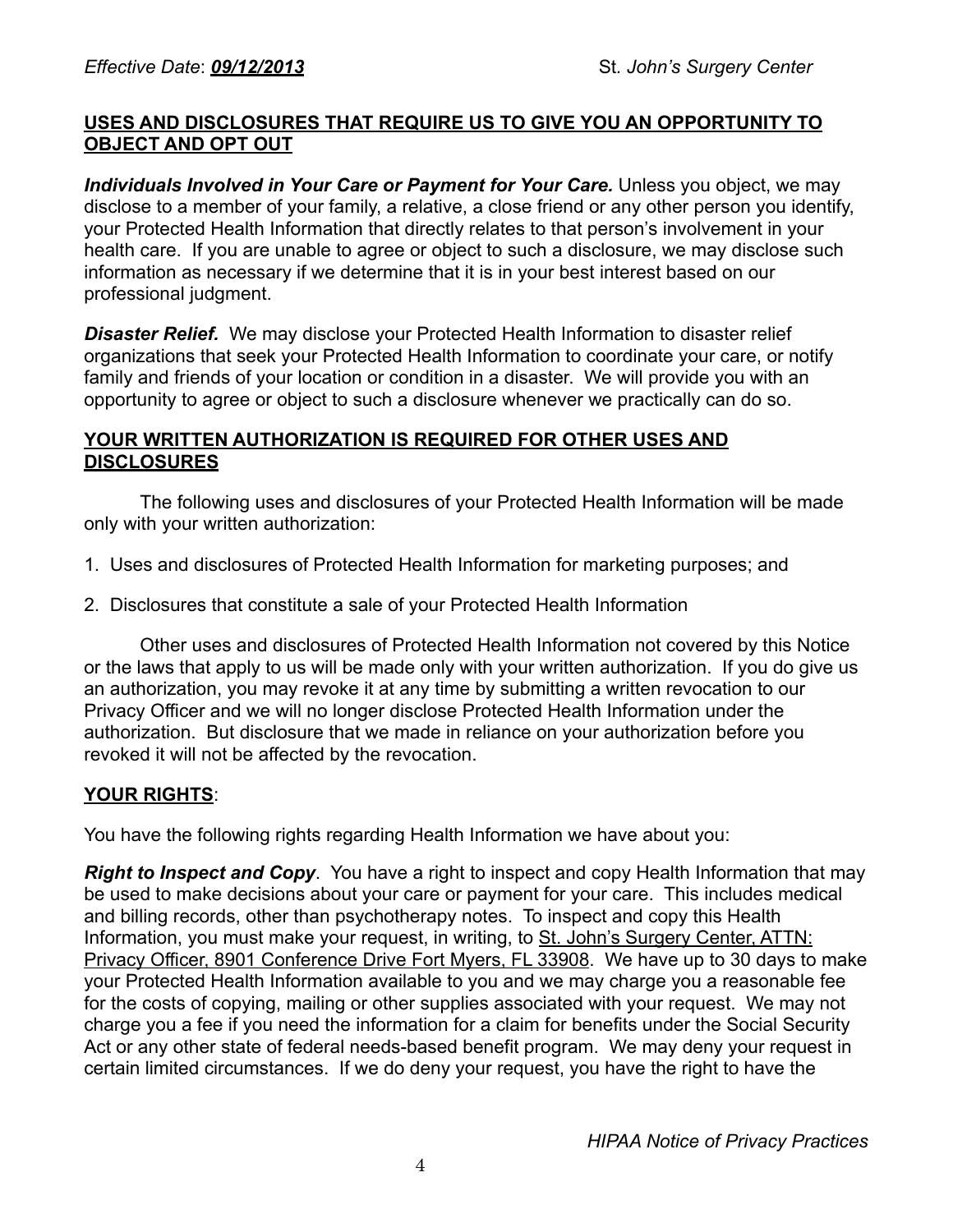denial reviewed by a licensed healthcare professional who was not directly involved in the denial of your request, and we will comply with the outcome of the review.

*Right to an Electronic Copy of Electronic Medical Records.* If your Protected Health Information is maintained in an electronic format (known as an electronic medical record or an electronic health record), you have the right to request that an electronic copy of your record be given to you or transmitted to another individual or entity. We will make every effort to provide access to your Protected Health Information in the form or format you request, if it is readily producible in such form or format. If the Protected Health Information is not readily producible in the form or format you request your record will be provided in either our standard electronic format or if you do not want this form or format, a readable hard copy form. We may charge you a reasonable, cost-based fee for the labor associated with transmitting the electronic medical record.

*Right to Get Notice of a Breach.* You have the right to be notified upon a breach of any of your unsecured Protected Health Information.

*Right to Amend.* If you feel that Health Information we have is incorrect or incomplete, you may ask us to amend the information. You have the right to request an amendment for as long as the information is kept by or for our office. To request an amendment, you must make your request, in writing, to St. John's Surgery Center, ATTN: Privacy Officer, 8901 Conference Drive Fort Myers, FL 33908.

*Right to an Accounting of Disclosures*. You have the right to request a list of certain disclosures we made of Health Information for purposes other than treatment, payment and health care operations or for which you provided written authorization. To request an accounting of disclosures, you must make your request, in writing, to St. John's Surgery Center, ATTN: Privacy Officer, 8901 Conference Drive Fort Myers, FL 33908.

*Right to Request Restrictions*. You have the right to request a restriction or limitation on the Health Information we use or disclose for treatment, payment, or health care operations. You also have the right to request a limit on the Health Information we disclose to someone involved in your care or the payment for your care, like a family member or friend. For example, you could ask that we not share information about a particular diagnosis or treatment with your spouse. To request a restriction, you must make your request, in writing, to St. John's Surgery Center, ATTN: Privacy Officer, 8901 Conference Drive Fort Myers, FL 33908. We are not required to agree to your request unless you are asking us to restrict the use and disclosure of your Protected Health Information to a health plan for payment or health care operation purposes and such information you wish to restrict pertains solely to a health care item or service for which you have paid us "out-of-pocket" in full. If we agree, we will comply with your request unless the information is needed to provide you with emergency treatment.

*Out-of-Pocket-Payments.* If you paid out-of-pocket (or in other words, you have requested that we not bill your health plan) in full for a specific item or service, you have the right to ask that your Protected Health Information with respect to that item or service not be disclosed to a health plan for purposes of payment or health care operations, and we will honor that request.